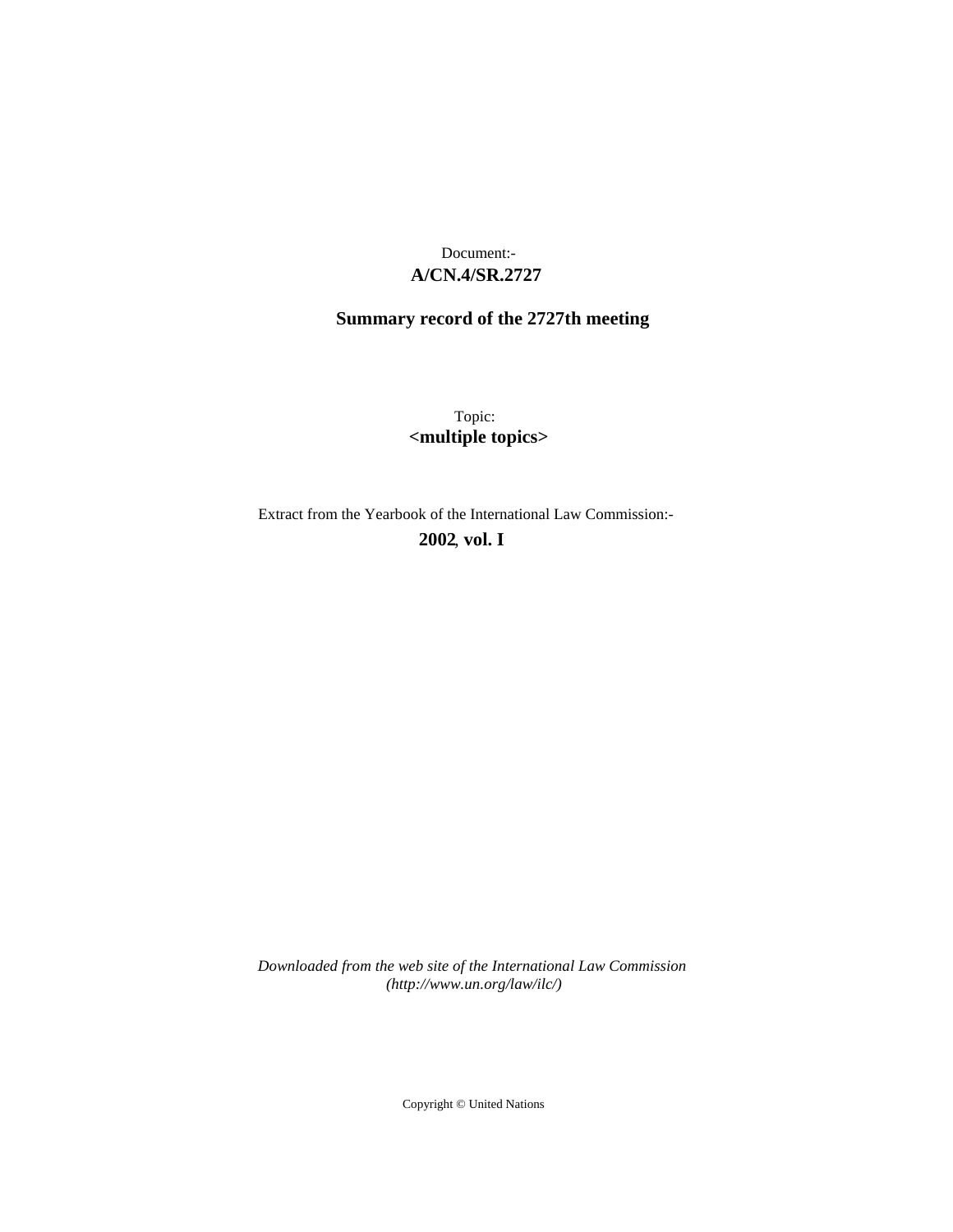tion, for example the tautology of speaking of both will and intention. The Commission could then focus on the specific categories of effects.

62. Mr. BROWNLIE said that it was fine to sound constructive, but it was another matter to *be* constructive. None of the previous speakers had produced any solid evidence of the existence of general principles. Mr. Kamto had invoked the case law of ICJ in support of the idea that there was a general concept of unilateral acts. But that was not so. Each case was fact-related. The Court did not rely on a general theory of unilateral acts. The *Temple of Preah Vihear* case, for instance, made no reference to such a theory.

63. Mr. PELLET pointed out that, in the *Nuclear Tests* (*Australia* v*. France*) case, ICJ had clearly said, "It is well-recognized" [para. 43]. That itself was a generalization, and an interesting one.

64. If it was not possible to generalize, this meant that everything depended on the circumstances. That was true, of course, but it did not release the Commission from the task of seeking to identify a small number of legal rules that made it possible to say that, in specific circumstances, States committed themselves through their unilateral expressions of will. He failed to see how the opposite could be affirmed. It was the very function of law and of those who codified it to try to unite what appeared to be diverse. It was pointless to assert from the outset that the goal could never be reached. A small number of principles would be open to interpretation, but that was a job for jurists. Thus, he agreed with Mr. Brownlie's point of departure but was in full disagreement with his conclusions.

65. Mr. BROWNLIE said that the *Nuclear Tests* cases were usually cited in respect of the principle of good faith. Perhaps the Commission should be studying *that* principle.

66. The CHAIR, speaking as a member of the Commission, said he hoped that the Special Rapporteur would address the ideas presented by Mr. Simma.

67. Mr. RODRÍGUEZ CEDEÑO (Special Rapporteur) said that, owing to time constraints, he would address only some of the comments made in the discussion and would revert to all the issues in greater detail in his reply later on. To start with Mr. Brownlie's last point, he did not think that unilateral acts could be confined to the decisions of ICJ on the *Nuclear Tests* cases. The *Frontier Dispute* case and many other decisions should also be taken into account, as well as unilateral declarations in general. The Commission could not disregard existing jurisprudence and doctrine on unilateral acts or the views of Governments, which had expressed their positions both in a questionnaire and in the Sixth Committee. Questioning the existence of such an international legal act as a unilateral act would not be appropriate within a broad concept of international law in which a State could assume international commitments, not just in the usual way (through a convention) but also through a unilateral act.

68. The suggestion of leaving the topic in abeyance might be considered, but he did not think the Commission should change its course, because that would introduce uncertainty and create legal and political confusion regarding whether unilateral acts did in fact exist in international law. If the Commission were to restrict itself to a study, would it not be possible to arrive at a definition and develop an overall theory of unilateral acts, or at least rules applicable to them? Of course, the Commission could not attempt to regulate unilateral acts, because they were very diverse and produced different legal effects; they could not all be lumped together. It was possible to draw up rules, but perhaps not to regulate the legal effects in all cases.

69. The Commission would need to comment on the rest of the chapter and decide what to refer to the Drafting Committee: presumably the definition and the first two articles. The Working Group could then address issues related to interpretation and other aspects.

*The meeting rose at 1 p.m.*

## **2727th meeting**

*Thursday, 30 May 2002, at 10 a.m.* 

*Chair:* Mr. Robert ROSENSTOCK

*Present:* Mr. Al-Marri, Mr. Brownlie, Mr. Candioti, Mr. Chee, Mr. Comissário Afonso, Mr. Daoudi, Mr. Dugard, Ms. Escarameia, Mr. Fomba, Mr. Gaja, Mr. Galicki, Mr. Kabatsi, Mr. Kamto, Mr. Kemicha, Mr. Koskenniemi, Mr. Kuznetsov, Mr. Mansfield, Mr. Momtaz, Mr. Niehaus, Mr. Sreenivasa Rao, Mr. Rodríguez Cedeño, Mr. Simma, Mr. Tomka, Ms. Xue, Mr. Yamada.

## **Organization of work of the session (***continued***)** *\**

[Agenda item 2]

1. The CHAIR said that, following informal consultations, it was being proposed that the functions of Special

<sup>\*</sup> Resumed from the 2721st meeting.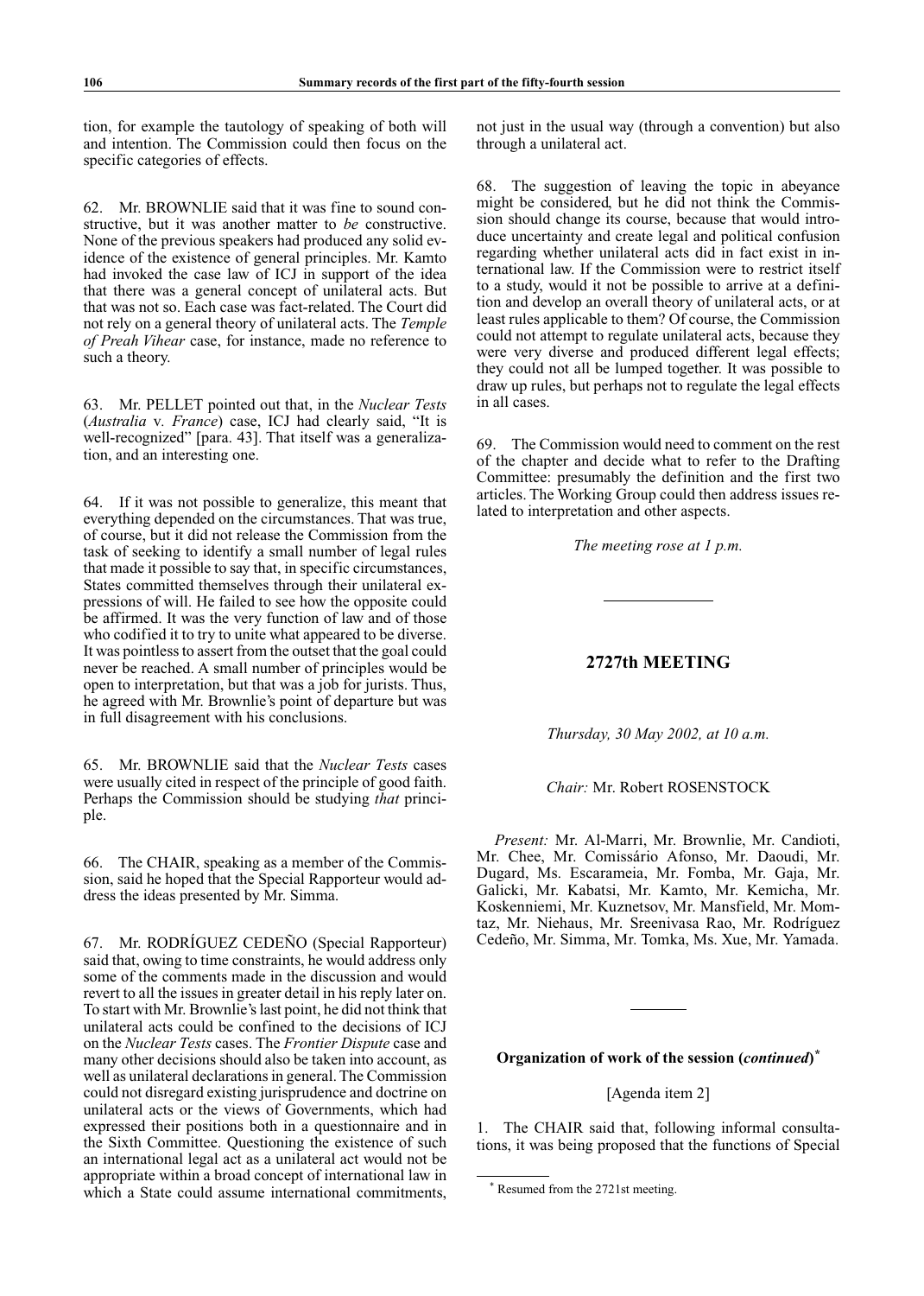Rapporteur for the topic of "Shared natural resources" should be entrusted to Mr. Chusei Yamada.

*It was so decided.*

#### **Unilateral acts of States (***continued***) (A/CN.4/524,** A/CN.4/525 and Add.1 and 2,<sup>1</sup> A/CN.4/521, sect. D)

### [Agenda item 5]

Fifth report of the Special Rapporteur (*concluded*)

2. Ms. XUE said that unilateral acts of States were one of the most complicated areas of international legal relations and that this explained why the Commission was divided on the question after a most stimulating debate. Perhaps the Commission should take some time to consider the direction of its work so that it could best benefit from the Special Rapporteur's efforts. The complexity of the topic could be attributed to the wealth of State practice in respect of unilateral acts. States often made different kinds of declarations or statements that could contain a promise, protest, recognition or waiver, and a commitment made unilaterally could become an obligation, often as part of a settlement procedure by a third party. However, unlike treaty relations, unilateral acts were full of uncertainties as to the legal intention, the extent of their effects in time and in scope, and their relationship with existing treaty obligations. Circumstantial evidence thus became important and even essential in determining whether the author of a unilateral act was bound by the act. Like international courts, States became very cautious whenever it came to legal rights and obligations. That explained why the Special Rapporteur had drafted clauses comparable to those of the 1969 Vienna Convention on competence, invalidity and the interpretation of unilateral acts. However, there were certain points about which the Commission should be very careful.

3. First, in the case of treaties, there were, both domestically and internationally, certain and authoritative procedural rules which gave legitimacy to treaty provisions as a source of law. In addition, the legal intention to be bound by the provisions of the treaty was unequivocal to all parties. Those subjective and objective factors were, however, often absent in the case of unilateral acts, and that lacuna could not be filled by doctrine and research work alone, not because unilateral acts were poorly made but because their beauty often lay in ambiguity.

4. Second, the question whether unilateral acts were a source of law or a source of obligations was the result of confusion between the making of rules and the production of legal effects. If a unilateral act was placed in a specific context in real life, it would be found that in some circumstances it could create an obligation for the author State, that the obligation often determined the future conduct of that State and that other States might rely on that conduct. Whether as rights or as obligations, however, the legal effects of a unilateral act could not stand on their own; they must be governed by international law. A State could not make or recognize any territorial claim on Ant-

<sup>1</sup> Reproduced in *Yearbook ... 2002*, vol. II (Part One).

arctica or claim more than a 12-nautical-mile territorial sea nowadays. If the Commission took unilateral acts out of the context of existing law, particularly treaty relations, and treated them as purely creating legal effects in terms of rights and obligations, it might easily get disoriented because it was placing too much emphasis on criteria for the formulation of such acts. In international law, various types of unilateral acts, such as recognition, could have an impact on international relations, and that was more a matter of concern than the conditions and criteria under and according to which such acts were formulated. It was therefore surprising that, while the Special Rapporteur had adopted a number of clauses from the 1969 Vienna Convention, he had not included the words "governed by international law", as contained in that Convention (art. 2), in his draft article 1.

5. Third, the introduction of certain rules on unilateral acts would serve a useful purpose for the stabilization of international relations, but, given its nature, the topic of unilateral acts should be treated with care. Before one could look for a general pattern of behaviour, however, there must first be a thorough study of State practice in that regard. Mr. Simma's offer to assist the Special Rapporteur to carry out a comprehensive study of State practice would certainly be a valuable contribution. Until that had been done, it would be too early to decide whether the work should be done on a general basis or should begin with a study of specific unilateral acts.

6. Mr. CANDIOTI said he hoped that at the current session the Drafting Committee would consider draft articles 1 to 4, which had been referred to it at the fifty-second session of the Commission.2 Since then, the Special Rapporteur had submitted new draft articles and had put forward some ideas on how the future work on the topic might be structured. In paragraphs 48 to 81 of his fifth report (A/CN.4/525 and Add.1 and 2), the Special Rapporteur came back, with new considerations, to the question of the definition of unilateral acts (draft art. 1) and concluded by repeating his earlier proposal. That called for four comments.

7. In the first place, there should be a clear indication of the strictly unilateral nature of that type of act, since, as ICJ had stated in the *Nuclear Tests* cases, a unilateral act required no form of expression of will on the part of any subject of international law other than its author. Second, the term "unequivocal", which characterized the expression of will, was not necessary because it involved a problem of interpretation rather than a problem of definition. Third, the words "in relation to one or more other States or international organizations" might be replaced by simpler wording, particularly because, as members of the Commission had already pointed out, a unilateral act could be formulated with the intention of producing legal effects *erga omnes* or legal effects for entities which were neither States nor international organizations. What was important was that the act had consequences for the international legal system. The condition that States or international organizations must know about the expression of will was redundant, since, if it was expressed, will was

<sup>&</sup>lt;sup>2</sup> See *Yearbook ... 2000*, vol. II (Part Two), pp. 88-90, paras. 517-525.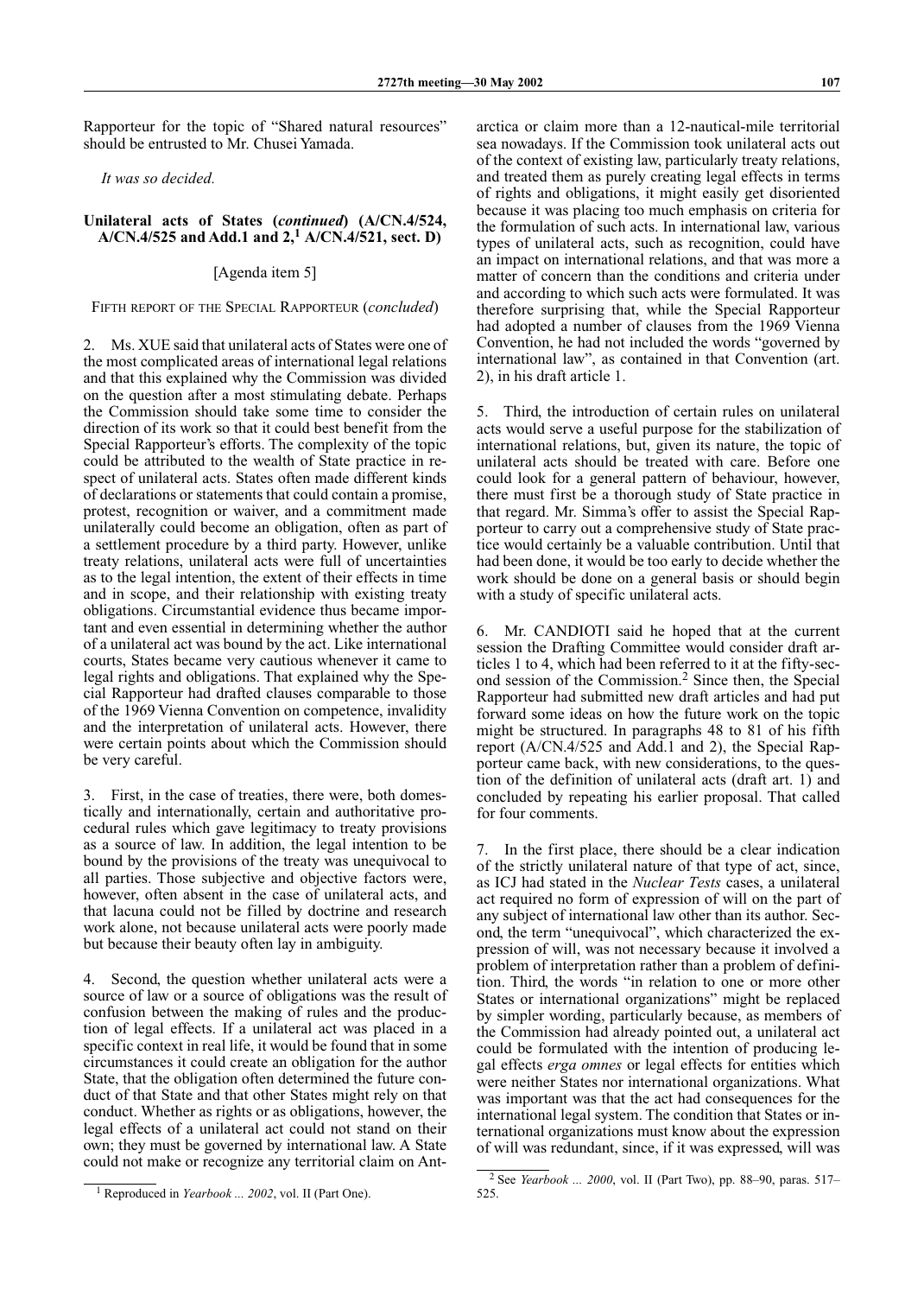externalized and there was thus a possibility that it was known. Another element which should be included in the definition of a unilateral act and which would distinguish it from the definition of a treaty contained in the 1969 Vienna Convention was the non-relevance of the form in which will was expressed, to which ICJ had also drawn attention in the *Nuclear Tests* cases. It would therefore be better to opt for a simpler definition of a unilateral act, which would read: "For the purposes of the present articles, 'unilateral act of a State' means an expression of will, whatever its form, formulated by a State with the intention of producing legal effects at the international level and not requiring any expression of will by another subject of international law."

8. With regard to the causes of invalidity of a unilateral act, the Special Rapporteur reformulated the rule contained in the former article 5 stating eight causes of invalidity in draft articles 5 (*a*) to 5 (*h*). That reformulation covered the idea of a collective or joint unilateral act, a case which must be provided for, but which would be better dealt with in a separate provision or in the commentary in order to simplify the text and avoid confusion with a multilateral act. Such a detailed analysis of the content and wording of the eight causes of invalidity was perhaps not necessary at the current stage because practice and jurisprudence in respect of the invalidity of unilateral acts had not yet been sufficiently studied. It would be better to state a general rule on the conditions of validity of such acts, namely, whether their content was materially possible, whether they were lawful in international law, whether the State's organ had the capacity to perform unilateral acts, whether there was any defect in the expression of will, whether the expression of will was a matter of public knowledge and whether the intention was to produce legal effects at the international level. Without such a general provision, the various causes of invalidity could be grouped under two headings, that of the wrongfulness of the act and that of a defect in the expression of will. The Working Group which had discussed that question at the preceding session should meet again to consider draft articles 5 (*a*) to 5 (*h*) in detail, bearing in mind the comments and suggestions made during the debate.

9. In his fifth report, the Special Rapporteur also submitted new wording for the draft articles on the interpretation of unilateral acts contained in his fourth report.3 The new wording was based on that of the 1969 Vienna Convention and on the principle that a unilateral act was always a written declaration or document, whereas more general and flexible rules than those governing the interpretation of treaties had to be established. An expression of will did not necessarily have to be written and did not necessarily take the form of a single act or declaration. In paragraph 127 of the fifth report, the Special Rapporteur drew attention to the basic criteria which had been adopted by ICJ in the *Fisheries Jurisdiction* (*Spain* v*. Canada*) case and which had included that of trying to determine whether, by its unilateral act, the State had had the intention of producing legal effects at the international level by deducing that intention from a natural and reasonable interpretation of the expression of will, taking into account the context

and circumstances which had prevailed at the time of the expression of will—including the level of confidence or legitimate expectations which the unilateral act might have created in other actors—and the purposes intended to be served. The two draft articles on interpretation should therefore be referred to the Drafting Committee, which should be requested to include all those elements in a sufficiently broad general rule on the interpretation of unilateral acts by relegating to the commentary details such as the use of preambles and preparatory work, on the understanding that it might later be necessary to draft rules of interpretation that were specific to certain categories of acts.

10. In paragraphs 136 to 147 of the fifth report, the Special Rapporteur dwelt at length on the classification of unilateral acts according to their legal effects, a task he considered not only possible but also necessary. That classification would perhaps be premature until the Commission had made more progress in collecting and analysing information on State practice. In that connection, there were points in common in legal writings, which had been reproduced by Governments in their replies to the questionnaire or in their statements in the Sixth Committee on the four classic categories of unilateral acts (promise, recognition, protest and waiver) referred to by the Special Rapporteur, who pointed out himself that some unilateral acts combined the characteristics of several of those categories.

11. In chapter II of his fifth report, the Special Rapporteur drew the Commission's attention to a number of questions, including that of the time when the unilateral act produced legal effects, and proposed the corresponding draft articles. Draft article 7, which was based on article 27 of the 1969 Vienna Convention, stated that a unilateral act was binding in nature. That provision did, of course, apply to acts such as promise, which were formulated with the intention of creating an obligation for their author, but it could not serve as a general rule, in that it could not necessarily be said that protest, for example, was binding on the State which formulated it. At the present stage in the study of the topic, an *acta sunt serv‑ anda* provision could not go much further than a statement of the author State's duty to adopt consistent conduct in respect of that act, taking into account the principle of good faith and the need to respect the level of confidence and legitimate expectations created by the act, and also bearing in mind the diversity of unilateral acts. It was only when the Commission had moved on to specific categories of unilateral acts that the legal consequences of each act could be stated more specifically. Consideration would be given, for example, to the binding nature of promise, the opposability of recognition, and the questions of nonopposability in the case of protest and irrevocability in the case of waiver.

12. In chapter IV of his fifth report, the Special Rapporteur dealt with the structure of the draft articles and future work on the topic, which he divided up into one part on rules that were common to all unilateral acts and another part on the rules applicable only to a certain category of acts. That proposal was acceptable as a starting point and should be referred to the Working Group for the necessary

<sup>&</sup>lt;sup>3</sup> See 2723rd meeting, footnote 2.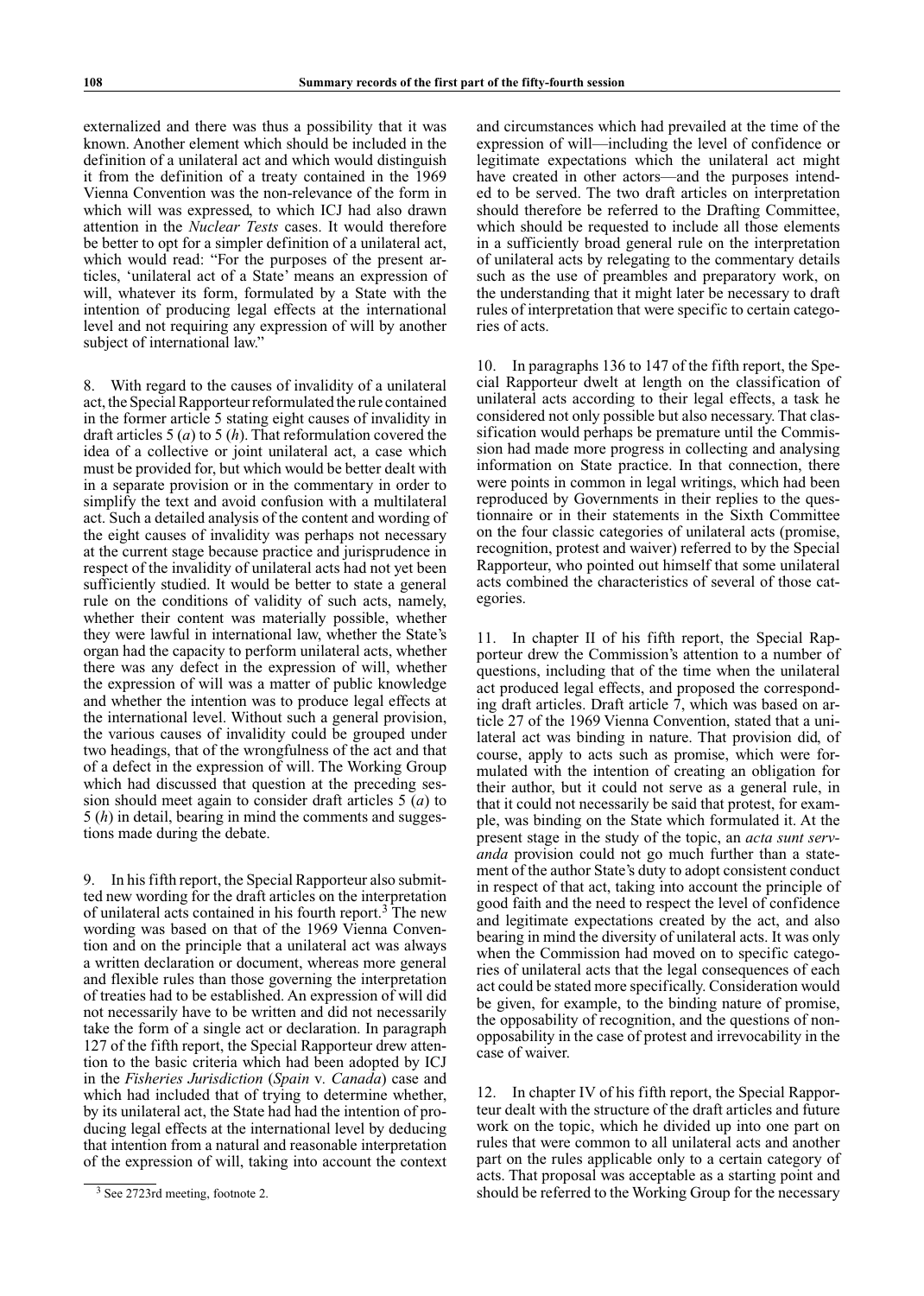improvement and reformulation. For example, the second part, on specific rules, should not be limited to the rules applicable to promise or unilateral acts by which States assumed obligations. It should also include specific rules relating to other categories, such as the need for waiver to be explicit, the need to maintain protest and the possibility of withdrawing it, and the form and consequences of recognition and methods and limits of revoking it. Some of the questions introduced on a preliminary basis in chapter IV also related to rules that were specific to a particular category of acts and to some general rules as well. The Working Group would have to consider all those questions in detail.

13. It was also to be hoped that many other States would follow the example of those which had already provided information on their practice in respect of unilateral acts. Mr. Pellet's suggestion that the secretariat should be requested to draw up as broad as possible an inventory of State practice, particularly recent and contemporary practice, was very appropriate and might be supplemented by Mr. Simma's proposal that an institution might provide support for research on the question. With the assistance of an informal working group, the Special Rapporteur should therefore draw up a schedule of work defining the purpose of the research and focusing on an analysis of practice based on specific examples of the four classic categories of unilateral acts. When that information had been made available, the Commission would be able to decide what further work had to be done in order to give final shape to general and specific draft rules. He therefore proposed that the Commission should take a decision in favour of the proposals by Mr. Pellet and Mr. Simma.

14. Mr. SIMMA said that the very small number of States which had replied to the questionnaire on their practice in respect of unilateral acts could perhaps be explained by the fact that such acts were present everywhere in State practice. His own proposal had been that financial support should be sought from an institution in Germany, and that would mean that the request would have to be made by a German academic. He was therefore prepared to make that request, together with the Special Rapporteur. That proposal and the one relating to intervention by the secretariat were not mutually exclusive. It was simply a matter of finding a good way of combining them.

15. Mr. DAOUDI said that, although the fifth report contained a wealth of information, he was not sure whether the rules formulated in it applied to all unilateral acts, which constituted a heterogeneous category with different legal regimes, effects and methods of formation. Before defining unilateral acts, a vertical approach should be taken in order to deal in greater depth with each of the acts in question, thereby allowing for the possibility of subsequently adopting a horizontal approach in order to determine whether such acts had common characteristics on the basis of which general rules, and then special rules, could be established for certain types of acts. A definition, which should come at the end of the study, should therefore not be adopted at the present time. The vertical study in question should be done on the basis of State practice because, while doctrine and jurisprudence were secondary sources of international law, they were not enough in the present case. The study should, moreover, not be limited to the practice of the very small number of States which had replied to the questionnaire. A study of the practice of unilateral acts in international law, which might be carried out by the secretariat, possibly with the assistance of a research institute, as Mr. Simma had proposed, would therefore be desirable.

16. In theoretical terms, unilateral acts were a fact of international law. Their legal value could, of course, be based on the principle *pacta sunt servanda*, but in practice the binding nature of unilateral acts was based on the principle of good faith and concern to guarantee the security of international legal relations. Unilateral acts were not sources of law, but in some conditions they were binding on the States which had formulated them.

17. As far as conditions of validity were concerned, it would be a good thing, as the Special Rapporteur proposed, to use, *mutatis mutandis*, the criteria of article 7 of the 1969 Vienna Convention on the question of who could bind the State. It would nevertheless have to be determined in State practice whether other organs could bind the State in specific areas. The references to the provisions of articles 7 and 8 of the draft articles on State responsibility for internationally wrongful acts adopted by the Commission at its fifty-third session, $4$  and to article 4, as one member had proposed, did not need to be included, however, because what was involved was not responsibility but an expression of will that was binding on the State and could not be formulated simply by an official of the State.

18. With regard to the lawfulness of the purpose of the unilateral act, account should be taken not only of the case of a unilateral act that was contrary to *jus cogens*, as referred to by the Special Rapporteur, but also of a unilateral act that was contrary to customary law, as illustrated by the example of a 1980 declaration by the Syrian Government setting the limit of Syria's territorial waters 35 kilometres from the coast. Since that decision had given rise to strong protests, particularly by the United States which had said that it recognized only the usual threenautical-mile zone, Syria had gone back on its decision in order to comply with the rule recognized by the law of the sea. In that case, a unilateral act which was contrary to customary rules had given rise to protests, namely unilateral acts challenging the validity of that act. However, where other States were silent, it was not to be ruled out that a unilateral act was signalling the start of a change in international custom and of a new practice which would be borne out by legal decisions.

19. Referring to the distinction between absolute invalidity and relative invalidity, he pointed out that only the author State could challenge the competence of the person who had formulated the unilateral act. He was not sure that the other States could invoke that argument.

20. In the case of unilateral acts which were contrary to a decision of the Security Council, a distinction had to be made. He was not sure that invalidity could be invoked because the act in question was contrary to recommenda-

<sup>&</sup>lt;sup>4</sup> See 2712th meeting, footnote 13.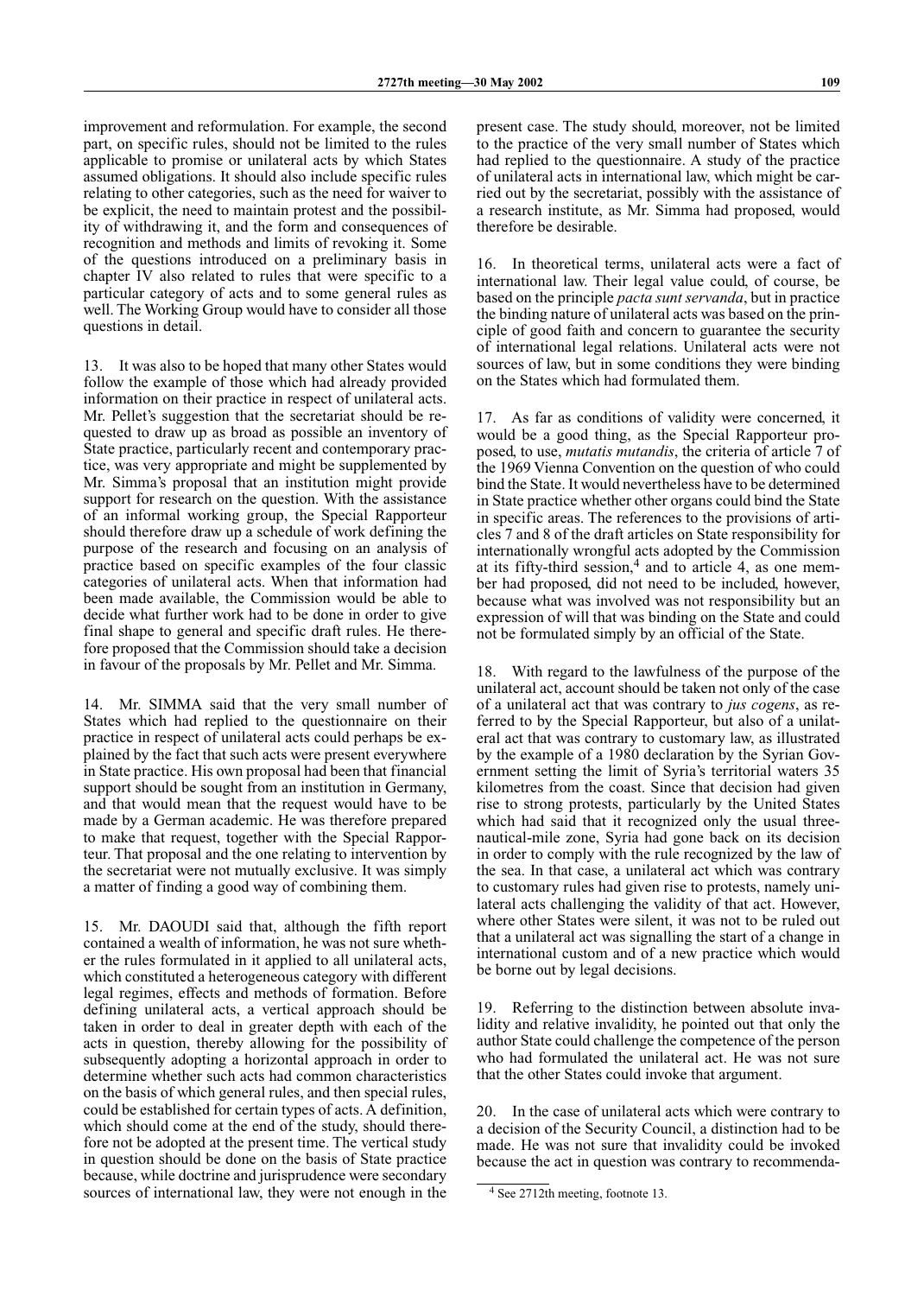tions made by the Council under Chapter VI of the Charter of the United Nations, which were not being implemented by States, as could be seen in practice. A unilateral act that was contrary to a decision taken by the Council under Chapter VII of the Charter of the United Nations would, however, be null and void. Article 103 of the Charter did not refer to the problem of the invalidity of a unilateral act, but did indicate that the principles of the Charter took precedence over unilateral acts which contradicted them.

21. Referring to the question of interpretation, he pointed out that unilateral acts were often prepared very rapidly in ministries of foreign affairs and usually did not involve preparatory work.

22. Mr. GAJA, referring to the point made by Mr. Daoudi as to who could invoke the invalidity of a unilateral act, said that in the example of the declaration by the Government of Syria relating to the extension of its territorial waters, it was the States other than the author State of the act which had questioned the validity of the act because of the adverse effects it would have had on those other States.

23. The CHAIR, speaking as a member of the Commission, asked Mr. Gaja whether he thought that the possibility of invoking invalidity was limited to the States which were affected by the act, and whether it could be considered that there were acts which affected some States and others which affected all States and that that determined whether or not States could react to a unilateral act.

24. Mr. GAJA said that, in the case of the law of the sea, all States were affected. In other situations, only some States were affected by the act, such as States bound by a particular treaty.

25. Mr. RODRÍGUEZ CEDEÑO (Special Rapporteur), summing up the debate on the topic of unilateral acts of States, said that the sometimes critical but very constructive comments which had been made on his report had related to the topic in general and the feasibility of his study, with some members questioning whether unilateral acts really existed in international law and whether it was important and possible to formulate rules governing their functioning. Specific questions had also been raised about the texts submitted for the Commission's consideration.

26. With regard to the general comments, one member of the Commission had said that he was concerned about the lack of progress on the study, since some basic questions had still not been solved after five years of work. No progress could be made, however, until the Commission had reached a minimum agreement on how the topic was to be treated. A theoretical approach was essential, but so was a practical approach. The Commission must consider the topic in depth and take account of the opinions of Governments, which were to be found not only in their replies to the questionnaire but also in their statements in the Sixth Committee. He therefore agreed with Mr. Simma's proposal that a mechanism should be set up to carry out a study of State practice with the assistance of an outside private institution. The members of the Commission might thus transmit information on their countries' practice, as he had requested them to do in the last

few years, but without focusing on the most recent cases, which might be controversial.

27. Various trends had taken shape during the debate. For some members, it was impossible to codify unilateral acts, particularly because they did not exist as such in international law and did not produce legal effects. In other words, they were not sources of international law or international obligations. For other members, the topic was very difficult and the approach adopted would have to be reviewed if progress was to be made. Still others had said that, although they had some doubts, they thought that the subject matter was codifiable and that rules had to be established in order to guarantee legal relations between States. One member had thus suggested that the Commission should first make sure that unilateral acts existed and then, if so, determine which regime was applicable to them. For the vast majority of members, and in his own opinion, unilateral acts did exist. They frequently came up in the news, and that was the first thing to be taken into account, but they did not always involve a legal commitment. It then had to be determined whether such acts were political or legal in nature and, if they were legal, to which category of legal acts they belonged. The Commission's study related to acts which were, above all, unilateral from the formal point of view, but which, at the same time, produced effects in and of themselves. It had been said that the intention of the State was a basic element for determining the nature of the act. Would the expression of the unilateral will of the State then be enough for the act to produce legal effects? The question was whether such acts were truly unilateral, in other words, not conventional and thus the possible subject of specific rules, and particularly whether they could be regarded as legal acts in the strict sense of the term, namely, as producing legal effects. In the majority view, a unilateral act could be binding on the author State, subject to certain conditions of validity. The jurisprudence did not focus on the judgments handed down in 1974 by ICJ in the *Nuclear Tests* cases, even if it was a major reference for the study of one of the unilateral acts that was best defined in doctrine, namely, promise. Other important decisions had been handed down in various cases, including the *Temple of Preah Vihear* case and the *Fisheries Jurisdiction* (*Spain* v*. Canada*) case. In all those decisions, the Court had stated that the unilateral acts in question were of a *sui generis* nature because of the way they were formulated, which was different from the way a conventional act was formulated.

28. In chapter II of the fifth report, attention was drawn to the need to formulate a rule on the binding nature of unilateral acts which might be defined by reference to the principle *pacta sunt servanda* contained in the 1969 Vienna Convention. Such recognition would be a step forward in the codification of the rules applicable to unilateral acts. It might be possible to draft a provision defining a principle *acta sunt servanda*, but that question would require further study by the Working Group which would meet the following week.

29. Some members had expressed the view that unilateral acts were not an institution in their own right, but rather acts which were not related to existing institutions. Others had taken the view that such acts did not create obligations for States, but only expectations, and that there was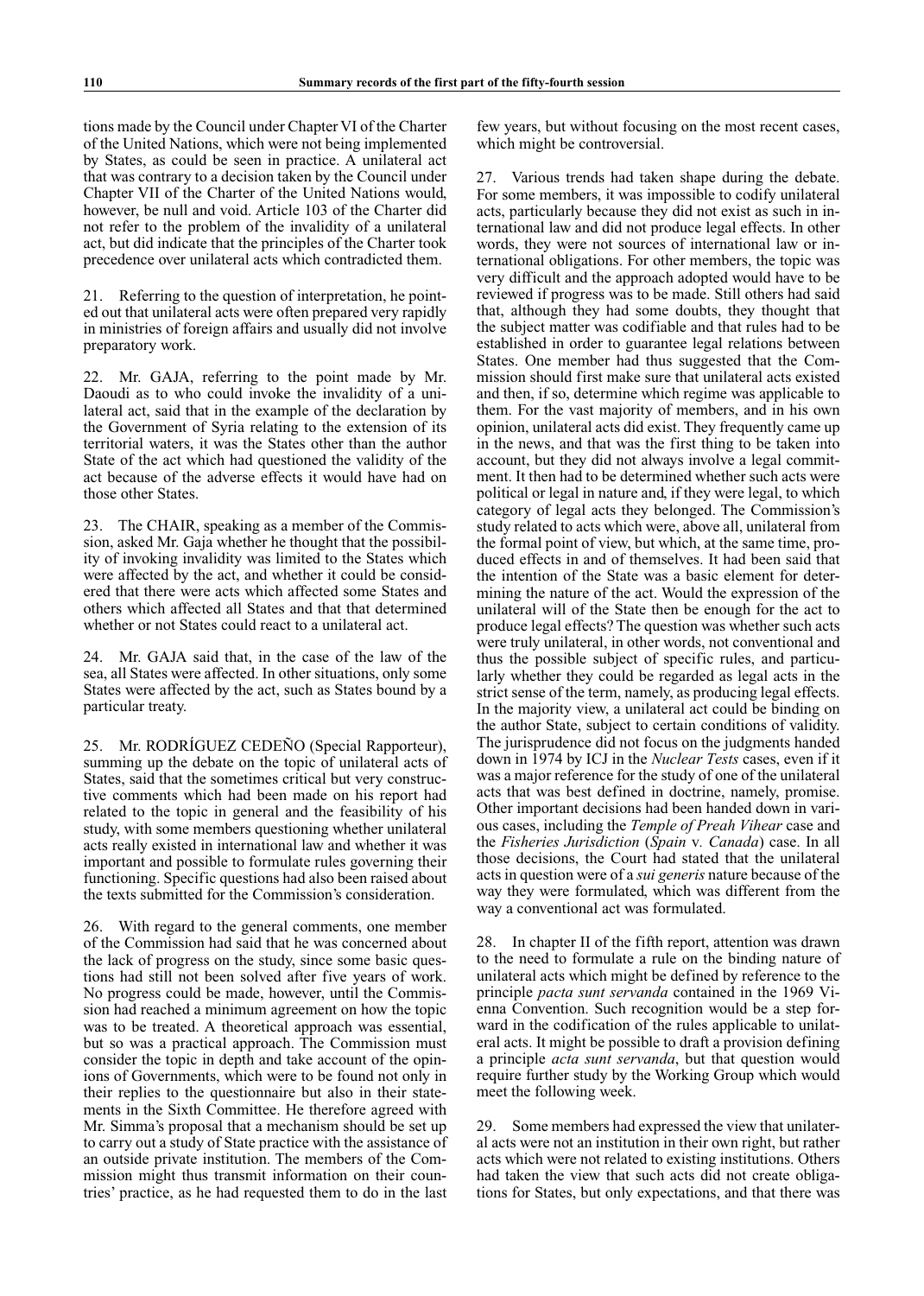therefore no need to formulate generally applicable rules. For still others, legal relations were not limited to those deriving from a treaty or a customary rule, and the State could be bound by other means, such as a unilateral act, which, in some members' opinion, was a well-established institution in international law, an opinion he shared. A unilateral act was not a source of law within the meaning of Article 38 of the Statute of ICJ, which was the main reference as far as methods of creating rules of international law were concerned. However, unilateral acts could be a source of obligations. One member had asked whether there must be reciprocity. According to doctrine and jurisprudence, the main characteristic of unilateral acts was that, in order to be valid, they did not require acceptance or any other reaction by the other party in order to produce legal effects. Reciprocity must, moreover, be distinguished from the interest of the author State. It should also be noted that reciprocity was not always present even in the conventional sphere, since a treaty could involve commitment without reciprocity.

30. Some members had said that it would be better to restrict the study to two unilateral acts, namely, promise and recognition, since general rules could not be formulated because the variety of possible subject matters was far too great. In his view, it was possible to draft common rules on the formulation and interpretation of unilateral acts. A unilateral act was a unilateral expression of will, which was the same in all cases, whatever its content or legal effects. It was the intention of the State which gave a legal effect to each of the four recognized types of unilateral act, namely, recognition, waiver, promise and protest. Some members had expressed the view that what was important was the effects produced rather than the intention. In order to determine the legal effects of an act, however, it was first necessary to determine its nature and, accordingly, to determine the intention of the author of the act, and that involved an interpretation. He therefore believed that it was possible to formulate a common definition and common rules applicable to all acts. That would be the task of the Working Group.

31. The topic was definitely complex, but the work on it could continue if a consensus could be reached on certain points. The majority of the members of the Commission appeared to share that opinion. Some had proposed that there should be a pause so that progress could be made on the study of State practice, but he did not agree. His view was that the Commission could continue what had been started and go on to consider practice later.

32. He was opposed not only to a pause but also to the total abandonment of the topic, as had been proposed by one member of the Commission, since such a decision would contradict the Commission's earlier message to the international community that the security of international legal relations was important and that the codification of the operation of unilateral acts might help build confidence in such relations. He therefore proposed that the Working Group should first try to formulate rules that were common to all acts and then focus on the consideration of specific rules for a particular category of unilateral act, such as promise or recognition.

33. Referring to the comments that had been made on various points dealt with in the fifth report, he said he believed that the members of the Commission generally agreed that the definition of a unilateral act contained in draft article 1 could apply to all the acts in question. Some members had, of course, expressed doubts about the need to characterize the expression of will as "unequivocal", had referred to the probably ambiguous nature of some of those acts and had asked whether a unilateral act really had to be "known". All those questions might be solved by the Drafting Committee. It had also been pointed out that consideration should be given to the possibility of broadening the category of addressees of a unilateral act to include entities such as liberation movements, in addition to States and international organizations. That point might be dealt with in the commentary if it was not dealt with in the body of the article itself, but that, too, was for the Committee to decide.

34. With regard to the formulation of a unilateral act and, in particular, the persons authorized to act on behalf of the State and bind it at the international level, two trends of opinion had taken shape. One wanted to limit capacity to formulate a unilateral act to very specific persons, including those referred to in article 7 of the 1969 Vienna Convention, while the other, which was larger, considered that such capacity had to be extended to other persons, if not every person authorized by the State to formulate unilateral acts likely to affect other States. In that connection, some members of the Commission had drawn attention to paragraph 93 of the report, which referred to articles 7 to 9 of the draft articles on State responsibility for internationally wrongful acts adopted by the Commission at its fifty-third session. What he had meant to say in that paragraph was that the extension of responsibility provided for in those articles or perhaps in article 3 was not valid or applicable in the case of unilateral acts because the two subject matters had evolved differently in international law and the considerations to be taken into account were also different.

35. With regard to conditions of validity and causes of invalidity of unilateral acts, some members had indicated that it would be better not to draw a distinction between absolute invalidity and relative invalidity, while others had been of the opinion that such a distinction might be quite useful. In his own opinion, the concept of "absolute" or "relative" invalidity played an important role in determining who could invoke the invalidity of an act. As was indicated in the report, when the act in question was liable to be absolutely invalid, as in the case of an act which was contrary to a peremptory norm of international law or an act formulated under coercion, any State could invoke its invalidity. That was in the general interest, whereas in the other cases the problem was different. Capacity to invoke error as a cause of invalidity belonged to the State concerned, and in that case invalidity was relative. The act could be confirmed by the author State, either explicitly or by means of subsequent conduct, as unambiguously provided for in the Vienna regime on the law of treaties. In that connection, another question arose. In the case of protest, it was the addressee State which could invoke the invalidity of the act on the grounds of an error or any other cause of relative invalidity. In the case of promise, it could be invoked by the author State. The situation varied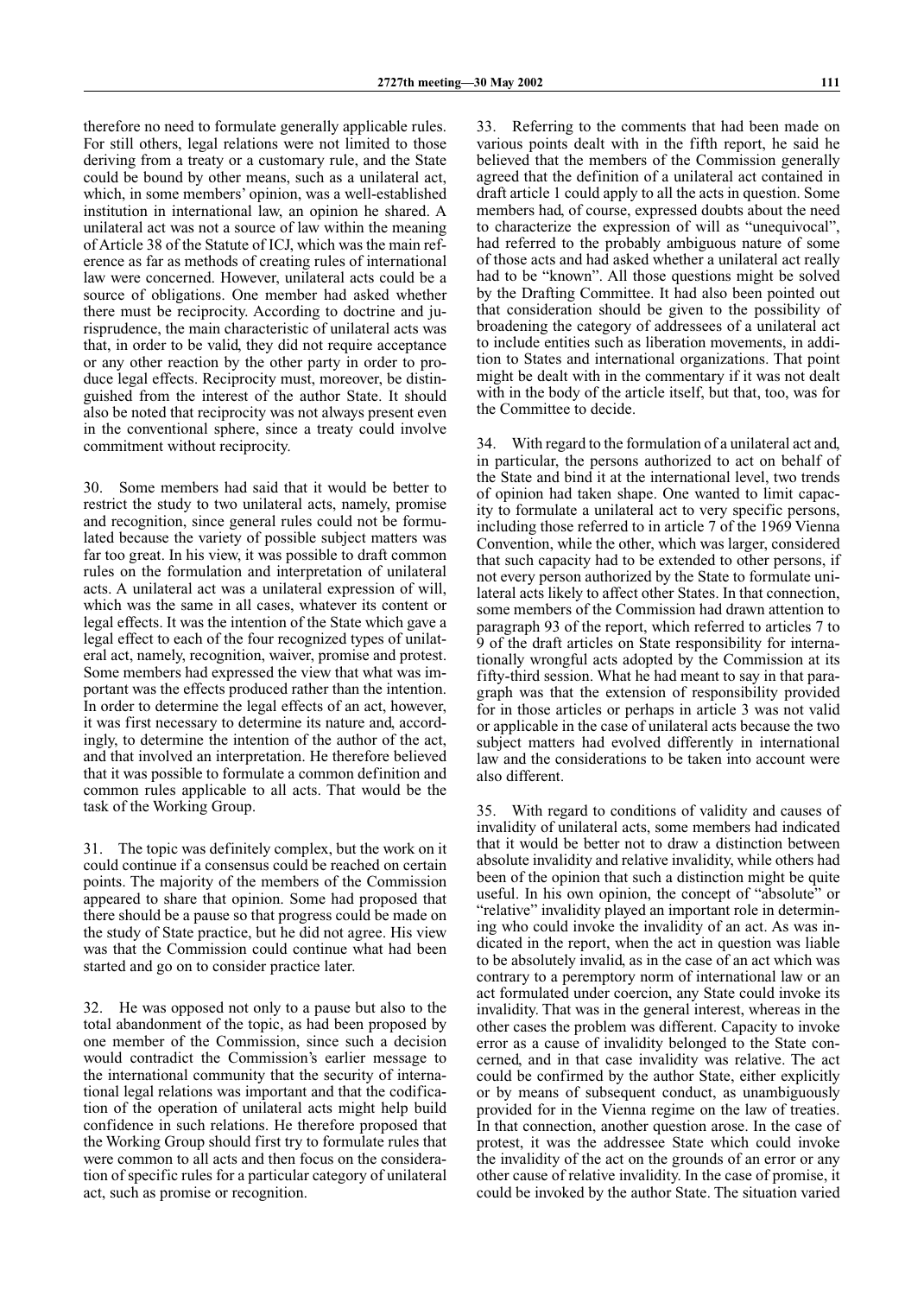according to the act, but that did not mean that a rule applicable to all unilateral acts could not be formulated. The possibility of invoking the invalidity of the act would be left to a State—either the author State or the addressee State—or, in other words, to the States which had established a contractual relationship.

36. He recalled once again that a unilateral act necessarily produced bilateral legal effects, but that did not mean that it was of a conventional nature and that it was therefore subject to the Vienna regime.

37. With regard to articles 5 (*a*) to 5 (*h*) on causes of invalidity of unilateral acts, some members had rightly pointed out that the word "consent" referred to the law of treaties and therefore did not belong in the context of unilateral acts. As to the nonconformity of a unilateral act with a peremptory norm of international law (*jus cogens*), he agreed with the suggestion that account should also be taken of article 64 of the 1969 Vienna Convention, which related to the emergence of a new peremptory norm of general international law (*jus cogens*). Referring to the invalidity of a unilateral act as a result of nonconformity with a decision of the Security Council, some members of the Commission had indicated that it was necessary to specify whether the decisions concerned included only those taken under or in the framework of Chapter VII of the Charter of the United Nations, which were binding, or also those taken in the framework of Chapter VI of the Charter. Perhaps only those adopted under Articles 41 and 42 of the Charter would be taken into account. Some members of the Commission had referred to the invalidity of a unilateral act as a result of nonconformity with an earlier obligation assumed by a State either conventionally or unilaterally. In his own view, that would not be a case of the invalidity of the act or of a defect of validity, but a case of conflict of rules, which was governed by the Vienna regime in provisions that were different from those relating to the invalidity of treaties.

38. Situating the topic of unilateral acts in relation to other topics on the Commission's agenda, particularly that of State responsibility, he recalled that, in the latter case, the act or omission by which a State engaged its international responsibility was usually, if not always, a unilateral act. It was a wrongful act which created a separate situation and to which the concept of invalidity did not apply. An act contrary to international law, a unilateral act which constituted a breach of an international obligation, was a wrongful act, and a wrongful act was invalid and produced no legal effects. It was then international responsibility which came into play.

39. Noting that the use of the word "invoke" in the text of the articles had been considered unnecessary, he said that that term appeared in the corresponding provisions of the 1969 and 1986 Vienna Conventions. In the text under consideration, it referred to the possibility that a State could invoke a cause of invalidity. The invocation of invalidity was something different. In any event, invalidity could be determined only by a court.

40. Important comments had been made on the interpretation of unilateral acts, which was dealt with in draft articles (*a*) and (*b*). Although some members of the Commission thought that it was too early to discuss that question, he was of the opinion that the rules of interpretation, which were essential, should be considered now. Only interpretation made it possible to determine whether an act was unilateral, whether it was legal, whether it produced legal effects and thus bound the author State and whether it was not covered by other regimes such as the law of treaties. It had been emphasized in the Commission and in the Sixth Committee, moreover, that common rules of interpretation could apply to the unilateral acts falling within the scope of the topic. With regard to rules of interpretation, in particular, comments had been made on the reference to the intention of the author State. He repeated that its interpretation must be done in good faith and in accordance with the terms of the declaration in their context, namely, the text itself and its preamble and annexes. The determination of the intention of the author State was indispensable. It could be deduced not only from the terms of the oral or written declaration, in the particular context and in accordance with specific circumstances, but also, when it was not possible to determine the meaning according to the general rule of interpretation, from additional means, such as the preparatory work. Since doubts had been expressed about the use of preparatory work, however, he had placed that term in square brackets in article (*b*). He nevertheless believed that, despite the problems which might arise, it was possible to use the preparatory work, such as the internal correspondence of ministries of foreign affairs or organs of the State which had taken part in the formulation of the act. In any event, there was nothing to prevent the use of such supplementary means of interpretation, provided that it was combined with an expression such as "when that is possible", "as necessary" or any other wording referring to the possibility of using the preparatory work, while recognizing that that was neither easy nor frequent.

41. Some members of the Commission had drawn attention to the need to refer explicitly in the text to the restrictive nature of interpretation. That interesting point might dispel fears that any act at all could be binding on the State or that the State might be bound by any act formulated by one of its representatives. Judicial decisions in respect of interpretation were clear-cut, particularly in cases of territorial disputes: the act in question was not of a legal nature, and it was therefore of a different nature. It might be political, but it was not binding on the State which formulated it.

42. The draft articles on causes of invalidity and on interpretation should probably be referred to the Working Group so that it might determine whether provisions common to all acts could be formulated and then deal with the substantive questions raised and indicate whether rules should be added or deleted.

43. During the discussions, reference had been made to some of the "classic" unilateral acts in international law (waiver, promise, protest, recognition), although that characterization was not accepted by all. With regard to recognition, the question had been raised of the irrevocability of an act by which a State recognized a situation, a right or a legal claim—and, in particular, the irrevocabil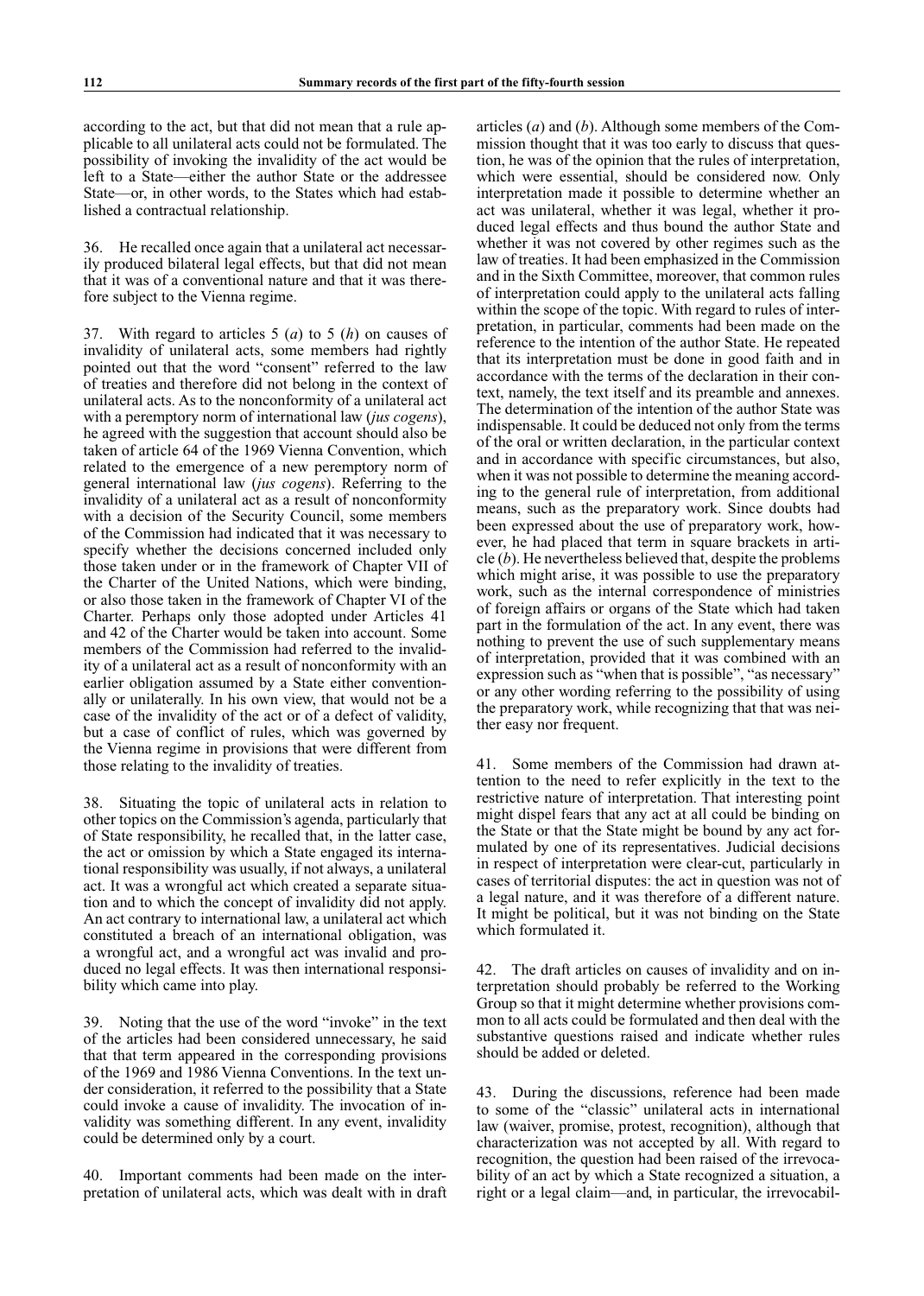ity of an act of recognition of a State, a question which had not yet been considered because it did not appear to lend itself to the formulation of common rules, but which did warrant some discussion. An act of recognition, or a declaration of recognition, did produce legal effects. In the case of the recognition of a State, several considerations came into play. First of all, the existence of a State as a subject of international law depended not on its recognition but on factors or a combination of factors which, under international law, defined an entity as a State, such as duties or rights. Second, since an act of recognition was a declaratory act, it could be concluded that it produced specific legal effects and that a State which recognized an entity accorded it the status of a State in its international relations.

44. One member of the Commission had said that a State could also revoke a unilateral act which it had formulated. That was a substantive issue that related to the legal effects of unilateral acts. Could a State which formulated an act unilaterally also revoke it unilaterally? The reply to that question was apparently negative: the act was unilateral, but the legal relationship established obviously was not and was therefore bilateral. In his view, a State which formulated an act of recognition would not be able to revoke it.

45. He regretted that he had been unable to reply to all the questions asked, but he assured the Commission that the Working Group would go into all of them in greater detail.

46. The CHAIR said that the informal consultations on the topic would continue in the Working Group on the basis of the proposal made by Mr. Simma and the comments made by Mr. Candioti.

### **Diplomatic protection5 (***continued***)** *\** **(A/CN.4/514,<sup>6</sup> A/CN.4/521, sect. C, A/CN.4/523 and Add.1, 7 A/CN.4/L.613 and Rev.1)**

### [Agenda item 4]

Second and third reports of the Special Rapporteur (*continued*) *\**

47. Mr. COMISSÁRIO AFONSO said that the Calvo clause was based on the two premises that an independent sovereign State was entitled, according to the principle of the equality of States, to complete freedom from interference in any form, whether diplomatic or by force, and that aliens were entitled to no greater rights and privileges than those available to nationals, and the courts of the host State therefore had exclusive jurisdiction over alien claims. In other words, in the context of the Calvo clause, national treatment was the equivalent of the "international minimum standard". Specifically, international law required States to accord national treatment to aliens, national laws governed the rights and privileges of aliens and no international adjudication would be admissible.

48. Those two principles were now widely accepted in international law and practice and were embodied in many United Nations resolutions and instruments, such as the Charter of Economic Rights and Duties of States.8

49. While he supported that position, he could not help noting that, on at least two accounts, the international context differed from that in which the Calvo clause had been formulated a century ago. First of all, the conduct of States in the modern-day world was strongly influenced, if not conditioned, by common standards imposed by international human rights law. It was, of course, open to discussion how those rights had a bearing on the institution of diplomatic protection in general and on the rule on the exhaustion of local remedies in particular, but the fact was that the existence of the Universal Declaration of Human Rights and other international human rights instruments blurred the distinction between aliens and nationals as far as their treatment was concerned. Indeed, even the way in which a State treated its own citizens within its own territory was no longer a matter of its exclusive sovereignty. Second, the importance that Governments attached, and the recognition they accorded, to private entrepreneurship made it possible for foreign private investments to enjoy a secure legal environment at the present time through bilateral and multilateral agreements designed to promote and protect them.

50. He therefore believed that the Calvo clause could be reconciled with the right of a State to exercise diplomatic protection. The Special Rapporteur could probably indicate when and under which conditions a waiver of the exercise of diplomatic protection or the settlement of an alien's claim could defeat that right.

51. With regard to draft article 16 as proposed by the Special Rapporteur, he agreed that the Calvo clause should not be extended to a denial of justice. That should be clearly stated in the text. He very much doubted whether paragraph 2 was necessary, because it simply expressed what was embedded in the concept of diplomatic protection. The rule on the exhaustion of local remedies implied that resort to international remedies was always possible, especially in cases of a denial of justice. He was therefore in favour of the deletion of that paragraph.

52. Mr. GAJA said that he would consider the Calvo "clause" and not the Calvo "doctrine", which was an aspect of the primary rules relating to the treatment of aliens. The first sentence of paragraph 1 of article 16 as proposed by the Special Rapporteur seemed to have only symbolic value. It upheld the validity of the Calvo clause while giving it very limited effects: an alien was regarded as having validly waived his right "to request diplomatic protection in respect of matters pertaining to the contract". The legal significance of that waiver was uncertain. Nowhere in the draft articles did the alien's request appear to be a precon-

Resumed from the 2725th meeting.

 $5$  For the text of draft articles 1 to 9 proposed by the Special Rapporteur in his first report, see *Yearbook ... 2000*, vol. I, 2617th meeting, p. 35, para. 1.

<sup>&</sup>lt;sup>6</sup> See *Yearbook ... 2001*, vol. II (Part One).

<sup>&</sup>lt;sup>7</sup> See footnote 1 above.

<sup>&</sup>lt;sup>8</sup> See 2725th meeting, para. 5.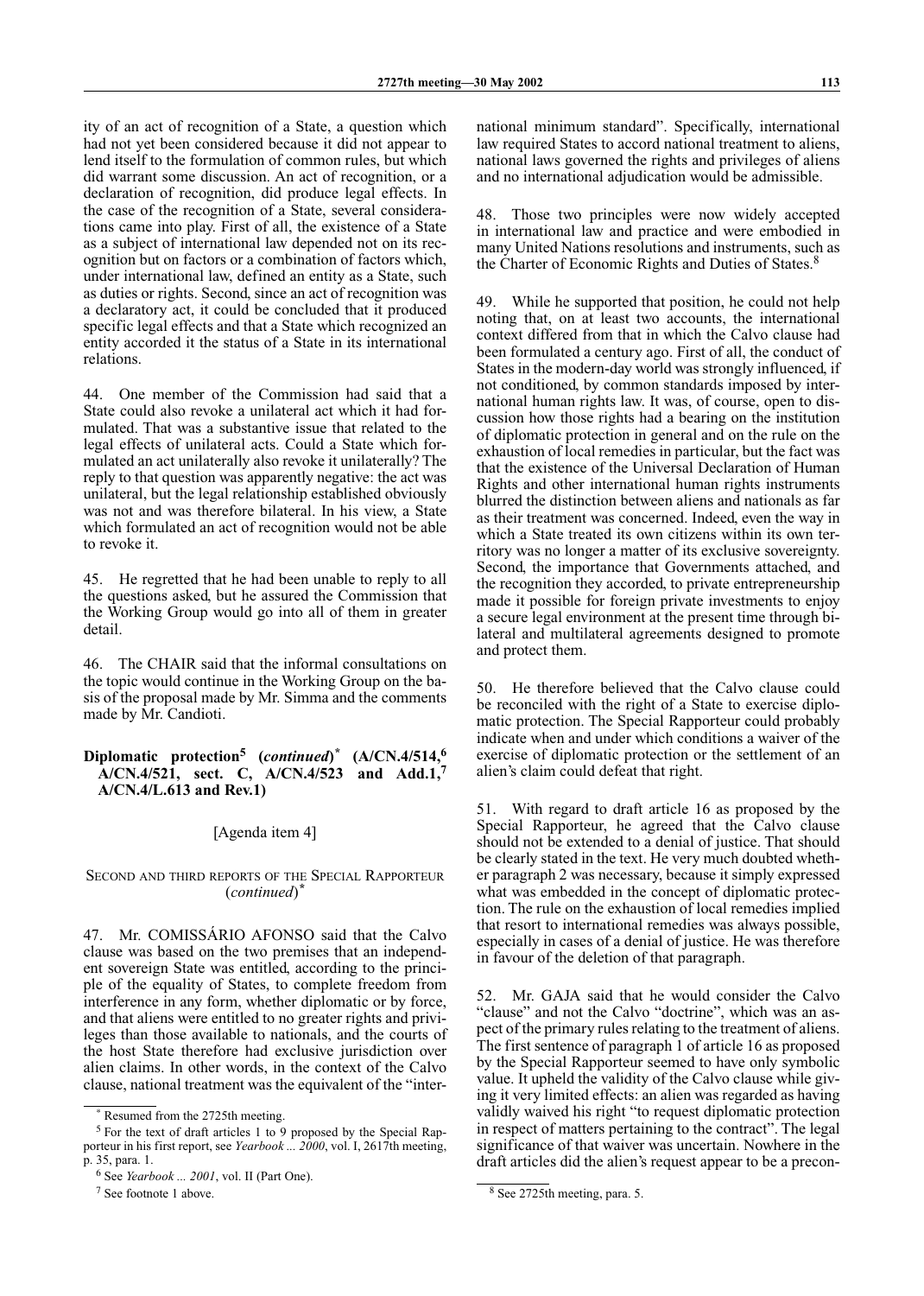dition for the exercise of diplomatic protection. According to the draft articles already referred to the Drafting Committee, the State of nationality was free to exercise diplomatic protection at its own discretion. The question therefore did not seem to be whether the Calvo clause was valid or not under international law. As interpreted in draft article 16, it was neither prohibited under international law nor regarded as lawful. It was simply irrelevant. There would be a breach of contract, but no breach of an obligation under international law, either by the alien or, of course, by the State of nationality, if the alien requested diplomatic protection from that State. Even supposing that an obligation existed for the alien under international law not to request diplomatic protection from his State of nationality, that would hardly be decisive in practice. While it was likely that the exercise of diplomatic protection would take place only if there had been a request, the request would not necessarily have to come from the injured individual personally because other individuals could well draw the attention of the State of nationality to the problem, and they would not be bound by the contract containing the Calvo clause. There would not be a breach of an alleged rule of international law prohibiting an alien from invoking the diplomatic protection of his State of nationality.

53. In any event, according to the Special Rapporteur, the alien's obligation not to request diplomatic protection ceased to exist once an internationally wrongful act had occurred. Apart from a denial of justice committed during the use of local remedies in connection with a breach of contract, there could be other internationally wrongful acts. As Mr. Pellet had pointed out at an earlier meeting, draft article 16, paragraph 1, implied that an alien could not request the diplomatic protection of his State of nationality until an internationally wrongful act had been committed, but in any case such protection would not be available at that stage. Once an internationally wrongful act had been committed, diplomatic protection could be requested and exercised, whether or not it was provided for in a Calvo clause.

54. Draft article 16, paragraph 2, did not add anything, as Mr. Comissário Afonso had just argued. As the Special Rapporteur had explained, the paragraph stated a presumption against the waiver of the rule on the exhaustion of local remedies by the host State. This was superfluous, because the discussion of draft article 14 had shown that a waiver could not be tacitly inferred.

55. The confirmation of the validity of the Calvo clause was thus highly symbolic. It was also to some extent confusing because the first sentence of draft article 16 seemed to substantiate the position of some host States that the Calvo clause would have the effect in international law of preventing the State of nationality from exercising diplomatic protection, even where an internationally wrongful act had been committed. That was not, however, the underlying intention of article 16, the second sentence of which was in line with the idea that the State of nationality enjoyed the prerogative of exercising its diplomatic protection and that the Calvo clause could not affect that right.

56. His own preference would be for a general provision concerning waiver, both on the part of the State of nationality and on the part of the host State.

57. Ms. XUE thanked the Special Rapporteur for the succinctness and usefulness of section C of his third report (A/CN.4/523 and Add.1) relating to draft article 16, which dealt with the Calvo clause. The clause was very clearly analysed, as were its historical background and current implementation, on the basis of State practice, jurisprudence and doctrine. Two extreme positions had been taken. On the one hand, the rule on the exhaustion of local remedies had been accepted and reaffirmed over the years. On the other, that rule had never deprived the State of nationality of the right to protect its nationals when they had been injured as a result of an internationally wrongful act committed by the respondent State. The Calvo clause should therefore be recognized as one of the rules relating to diplomatic protection.

58. In his report, the Special Rapporteur proposed two options. The first would be to decide not to draft a provision on the question because the Calvo clause merely reaffirmed the rule on the exhaustion of local remedies, which had already been stated in article 10. The second option would be to include a provision which was similar to that contained in article 16. A close look at article 16 showed that the Special Rapporteur had tried to maintain a balance between the sovereign interests of national jurisdiction and the sovereign interests of the protection of nationals abroad. The aim was to avoid any undue interference and any abuse of a right. She was of the opinion that, for a number of reasons and subject to a few drafting improvements, article 16 should be retained. In the first place, as a codified rule, it reaffirmed the right of a State to enter into that type of contractual relationship with an alien who was carrying on business in its territory. Bearing in mind the importance of the activities of transnational corporations and their impact on the world economy, it was clear that that provision was essential. Second, article 16 clarified the limits of such a contractual relationship, particularly by guaranteeing the rights of the State of nationality under international law. Third, in the event that a contract had been drafted differently, as in the *North American Dredging Company* case, it had to be clearly stipulated that local remedies must be exhausted before the case could be referred to international judicial settlement. She hoped that that was the meaning of paragraph 2 of article 16.

59. While she was in favour of draft article 16 as a whole, she had some reservations about paragraph 1. In the other parts of the draft articles, it was only when an internationally wrongful act had been attributed to the respondent State that the State of nationality could exercise its diplomatic protection. In article 16, a new condition was added, namely, that the injury to the alien must be of direct concern to the State of nationality. It would have to be explained whether that expression referred to a breach of an international obligation, to an injury caused directly to the State as well or to a more general concern for the protection of human rights. Otherwise, the thrust of the entire clause would be greatly weakened. Subject to the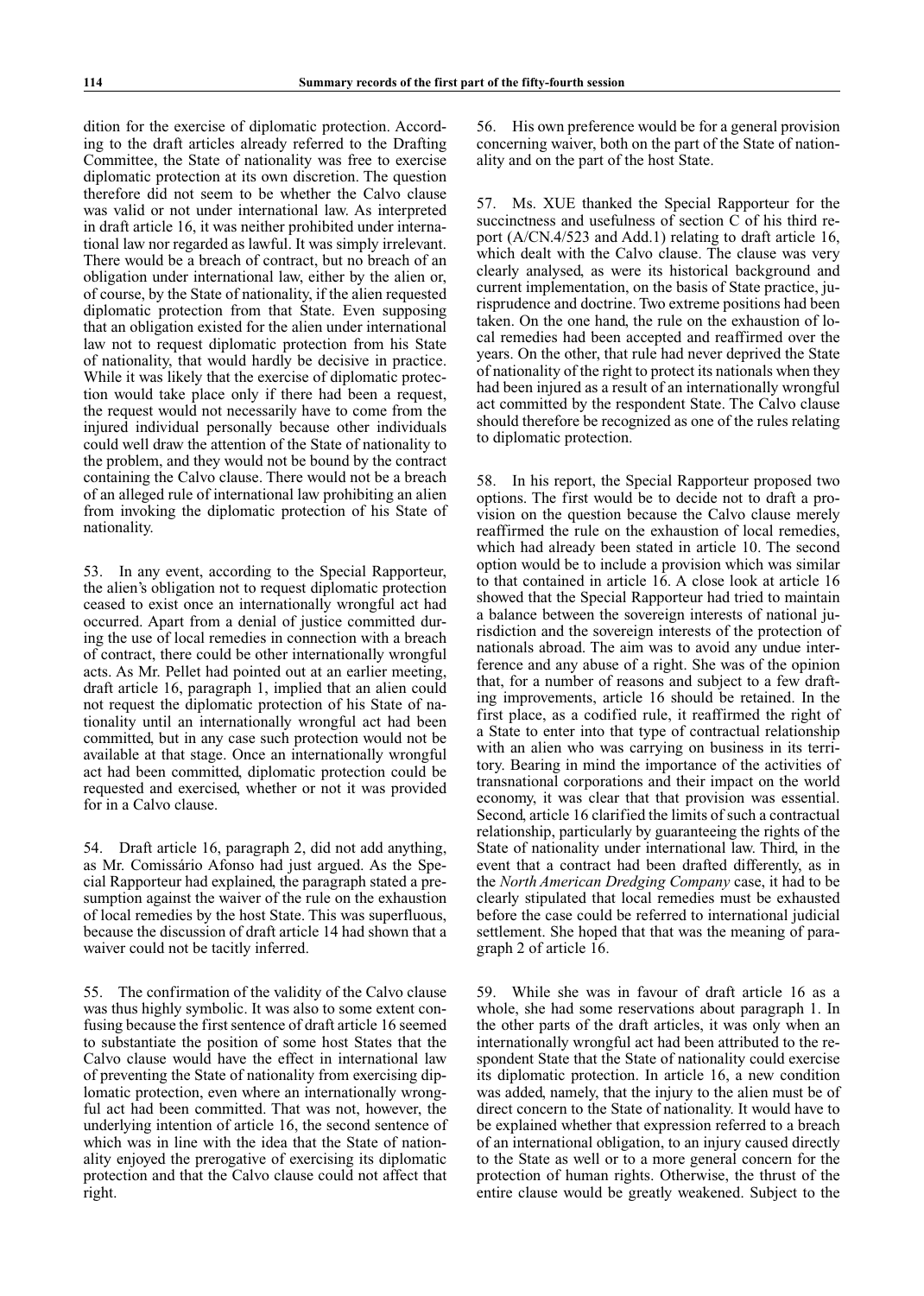comments she had made, she was of the opinion that article 16 should be referred to the Drafting Committee.

60. Mr. MOMTAZ thanked the Special Rapporteur for the additional effort he had made in section C of his third report on the Calvo clause. That text had a great deal of merit, not least because it had refreshed the memory of the members of the Commission about a question which was no longer a subject of much discussion at the present time. The general impression was that, in its day, the real purpose of the Calvo clause had been to rule out diplomatic protection under any circumstances and that that "extremist" approach had never been recognized in international law, even in a regional context. The Special Rapporteur referred (sect. C.4) to the codification of the Calvo clause on the American continent. He explained that those codification efforts had been successful in the Latin American countries and, in support of that statement, cited three regional instruments which seemed to emphasize the need for an alien injured by a wrongful act to bring a case before the competent courts of the respondent State or, in other words, for the rule on the exhaustion of local remedies. In the three cases, the breach of that rule had given rise to abuses which had rightly been denounced by the Latin American States in the late nineteenth and early twentieth centuries. He asked the Special Rapporteur whether, at the time when the Calvo clause was invented, the rule on the exhaustion of local remedies had been regarded as a customary rule. He himself did not think so, and he would like to establish a relationship between the Calvo clause and the making of the rule during that period. The resolution on "international responsibility of the State" adopted in 1933 by the Seventh International Conference of American States<sup>9</sup> was sufficiently explicit in that regard. Moreover, the jurisprudence established by the General Claims Commission (Mexico and United States) in the context of the *North American Dredging Company* case had also stressed the need to exhaust local remedies. In view of the fact that the Latin American States had softened their position somewhat since then, he was not sure that the Calvo clause had to be codified in the draft articles. It was interesting to note that the developing countries, which were always trying to attract foreign investments, were also trying to create conditions that were favourable to, and would offer legal guarantees for, such investments. The result was that foreign investors received more favourable treatment than national investors, something which the Calvo clause was designed to denounce and prevent. Obviously, nothing prevented an alien from undertaking not to request the diplomatic protection of the State of which he was a national. It went without saying, as had been stressed on many occasions, that such a promise was in no way binding on the State of nationality. In his opinion, the questions raised in section C of the third report were closely linked to those raised by a waiver of the rule on the exhaustion of local remedies, and it would be better for all of them to be considered in that context.

61. He was therefore in favour of the first option proposed by the Special Rapporteur, provided that reference was made to the Calvo clause in the commentary to the relevant draft article, which would probably be the one relating to the rule on the exhaustion of local remedies.

62. The CHAIR, speaking as a member of the Commission, said that the main problem the Commission faced was the lack of consensus and that it would have to be solved without prejudicing any arguments that some members regarded as relevant. He had been quite surprised and unhappy when the Special Rapporteur had indicated that he intended to include material on the Calvo clause in the draft articles because the prospects of reaching agreement on it were close to zero. He did, of course, endorse the rule on the exhaustion of local remedies, but, as Mr. Brownlie had very clearly indicated, the Commission should decline to draft any provision on the Calvo clause because that was not part of its mandate. He urged the members of the Commission not to take a decision on a question which had had more of an emotional than a legal impact in past decades, and not to refer draft article 16 to the Drafting Committee. He invited them simply to take note of the report on the question.

63. Mr. KABATSI congratulated the Special Rapporteur on his particularly rich third report and the skills he had displayed in dealing with the matters under consideration, in particular the rule on the exhaustion of local remedies, the burden of proof in the application of that rule and the controversy surrounding the Calvo clause. He appreciated the fact that the Special Rapporteur had not given in to the temptation of imposing his own position and conclusions on the Commission, but had left the latter entirely free to decide without having to worry about his feelings. He recalled that in the past some special rapporteurs had taken offence at the Commission's decisions and that one of them had even resigned.

64. With regard to the scope of the draft articles, it therefore had to be determined whether the topic must be limited to the nationality of claims and the exhaustion of local remedies or expanded to cover other questions, such as functional protection by international organizations of their officials, the right of the State of nationality of a ship or aircraft to submit a claim on behalf of the crew and passengers, the case where a State exercised its diplomatic protection in respect of a national of another State as a result of the delegation of such a right, and the case where a State or an international organization administered or controlled a territory. In that connection, he was firmly convinced that, for the reasons the Special Rapporteur had given in paragraph 17 of his report, the scope of the draft articles should be limited for the time being to the questions he had identified.

65. In respect of exceptions to the general principle that local remedies must be exhausted, he was in favour of draft article 14 and, in particular, option 3 proposed in subparagraph (*a*) ("provide no reasonable possibility of an effective remedy"). As to the burden of proof in the application of the rule on the exhaustion of local remedies, he agreed with the proposal made in draft article 15, para-

*The International Conferences of American States, 1889–1936* (Washington, D.C., Carnegie Endowment for International Peace, 1938), p. 546; reproduced in *Yearbook … 1956*, vol. II, document A/ CN.4/96, annex 6, p. 226.